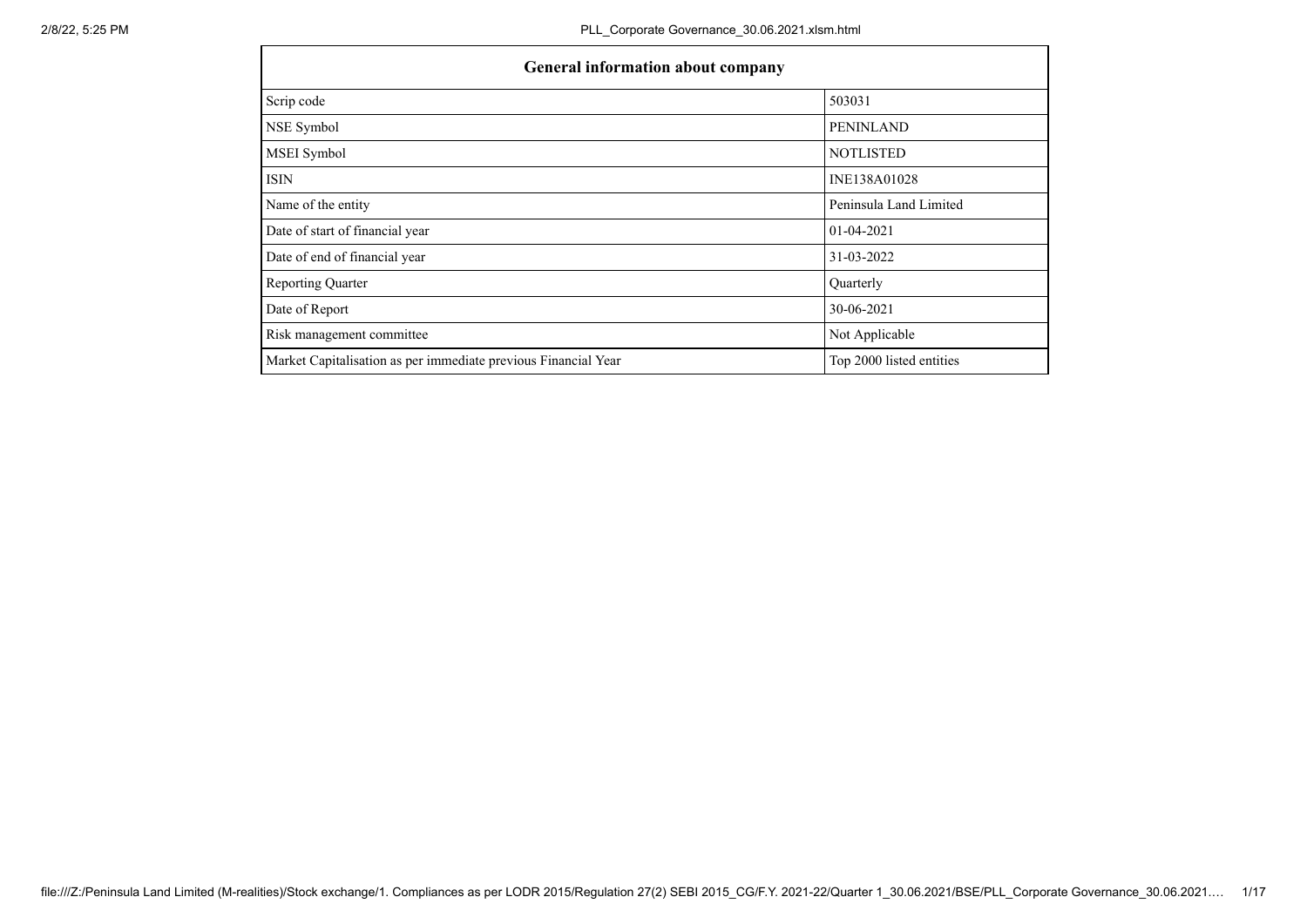|           |                                      |                            |            |            |                                                       |                                       |                                       |                          |                                                                                                      |                                             | <b>Annexure I</b>                                        |                            |                      |                                            |                                                                                                                                                |                                                                                                                                                                   |                                                                                                                                                                          |                                                                                                                                                                                                         |                                      |                                      |
|-----------|--------------------------------------|----------------------------|------------|------------|-------------------------------------------------------|---------------------------------------|---------------------------------------|--------------------------|------------------------------------------------------------------------------------------------------|---------------------------------------------|----------------------------------------------------------|----------------------------|----------------------|--------------------------------------------|------------------------------------------------------------------------------------------------------------------------------------------------|-------------------------------------------------------------------------------------------------------------------------------------------------------------------|--------------------------------------------------------------------------------------------------------------------------------------------------------------------------|---------------------------------------------------------------------------------------------------------------------------------------------------------------------------------------------------------|--------------------------------------|--------------------------------------|
|           |                                      |                            |            |            |                                                       |                                       |                                       |                          | Annexure I to be submitted by listed entity on quarterly basis                                       |                                             |                                                          |                            |                      |                                            |                                                                                                                                                |                                                                                                                                                                   |                                                                                                                                                                          |                                                                                                                                                                                                         |                                      |                                      |
|           | I. Composition of Board of Directors |                            |            |            |                                                       |                                       |                                       |                          |                                                                                                      |                                             |                                                          |                            |                      |                                            |                                                                                                                                                |                                                                                                                                                                   |                                                                                                                                                                          |                                                                                                                                                                                                         |                                      |                                      |
|           |                                      |                            |            |            |                                                       |                                       |                                       |                          | Disclosure of notes on composition of board of directors explanatory                                 |                                             |                                                          |                            |                      |                                            | Textual Information(1)                                                                                                                         |                                                                                                                                                                   |                                                                                                                                                                          |                                                                                                                                                                                                         |                                      |                                      |
|           |                                      |                            |            |            |                                                       |                                       |                                       |                          |                                                                                                      |                                             | Wether the listed entity has a Regular Chairperson   Yes |                            |                      |                                            |                                                                                                                                                |                                                                                                                                                                   |                                                                                                                                                                          |                                                                                                                                                                                                         |                                      |                                      |
|           |                                      |                            |            |            |                                                       |                                       |                                       |                          |                                                                                                      |                                             | Whether Chairperson is related to MD or CEO              |                            |                      | Yes                                        |                                                                                                                                                |                                                                                                                                                                   |                                                                                                                                                                          |                                                                                                                                                                                                         |                                      |                                      |
| <b>Sr</b> | Title<br>(Mr)<br>Ms)                 | Name<br>of the<br>Director | PAN        | <b>DIN</b> | Category 1<br>of directors                            | Category 2<br>of directors            | Category<br>$3$ of<br>directors Birth | Date<br>of               | Whether<br>special<br>resolution<br>passed?<br>[Refer Reg.<br>$17(1A)$ of<br>Listing<br>Regulations] | Date of<br>passing<br>special<br>resolution | <b>Initial Date</b><br>of<br>appointment                 | Date of Re-<br>appointment | Date of<br>cessation | Tenure<br>of<br>director<br>(in<br>months) | No of<br>Directorship<br>in listed<br>entities<br>including<br>this listed<br>entity (Refer<br>Regulation<br>17A of<br>Listing<br>Regulations) | No of<br>Independent<br>Directorship<br>in listed<br>entities<br>including<br>this listed<br>entity (Refer<br>Regulation<br>$17A(1)$ of<br>Listing<br>Regulations | Number of<br>memberships<br>in Audit/<br>Stakeholder<br>Committee(s)<br>including this<br>listed entity<br>(Refer<br>Regulation<br>$26(1)$ of<br>Listing<br>Regulations) | No of post of<br>Chairperson in<br>Audit/<br>Stakeholder<br>Committee<br>held in listed<br>entities<br>including this<br>listed entity<br>(Refer<br>Regulation<br>$26(1)$ of<br>Listing<br>Regulations) | Notes for<br>not<br>providing<br>PAN | Notes for<br>not<br>providing<br>DIN |
|           | Ms                                   | Urvi A.<br>Piramal         | AAJPP8861F | 00044954   | Non-<br>Executive -<br>Non<br>Independent<br>Director | Chairperson<br>related to<br>Promoter |                                       | $19-$<br>$07 -$<br>1952  | NA                                                                                                   |                                             | 06-09-1984                                               | 01-07-2015                 |                      |                                            | $\overline{2}$                                                                                                                                 | $\theta$                                                                                                                                                          | $\Omega$                                                                                                                                                                 | $\Omega$                                                                                                                                                                                                |                                      |                                      |
| 2         | Mr                                   | Rajeev<br>A.<br>Piramal    | AAEPP7727R | 00044983   | Executive<br>Director                                 | Not<br>Applicable                     | MD                                    | $12 -$<br>$05 -$<br>1976 | NA                                                                                                   |                                             | 27-07-2004                                               | 26-10-2020                 |                      |                                            |                                                                                                                                                | $\Omega$                                                                                                                                                          | $\mathbf{R}$                                                                                                                                                             | $\Omega$                                                                                                                                                                                                |                                      |                                      |
| $\cdot$ 3 | Mr                                   | Nandan<br>А.<br>Piramal    | AFWPP9313E | 00045003   | Executive<br>Director                                 | Not<br>Applicable                     |                                       | $01 -$<br>$04 -$<br>1981 | NA                                                                                                   |                                             | 26-10-2015                                               | 26-10-2020                 |                      |                                            |                                                                                                                                                | $\theta$                                                                                                                                                          | $\overline{2}$                                                                                                                                                           | $\theta$                                                                                                                                                                                                |                                      |                                      |
|           | Mr                                   | Mahesh<br>S.<br>Gupta      | AAAPG4247R | 00046810   | Non-<br>Executive -<br>Non<br>Independent<br>Director | Not<br>Applicable                     |                                       | $30 -$<br>$06 -$<br>1956 | NA                                                                                                   |                                             | 26-10-2005                                               | 01-07-2019                 |                      |                                            | .5                                                                                                                                             | 3                                                                                                                                                                 | 5                                                                                                                                                                        | 3                                                                                                                                                                                                       |                                      |                                      |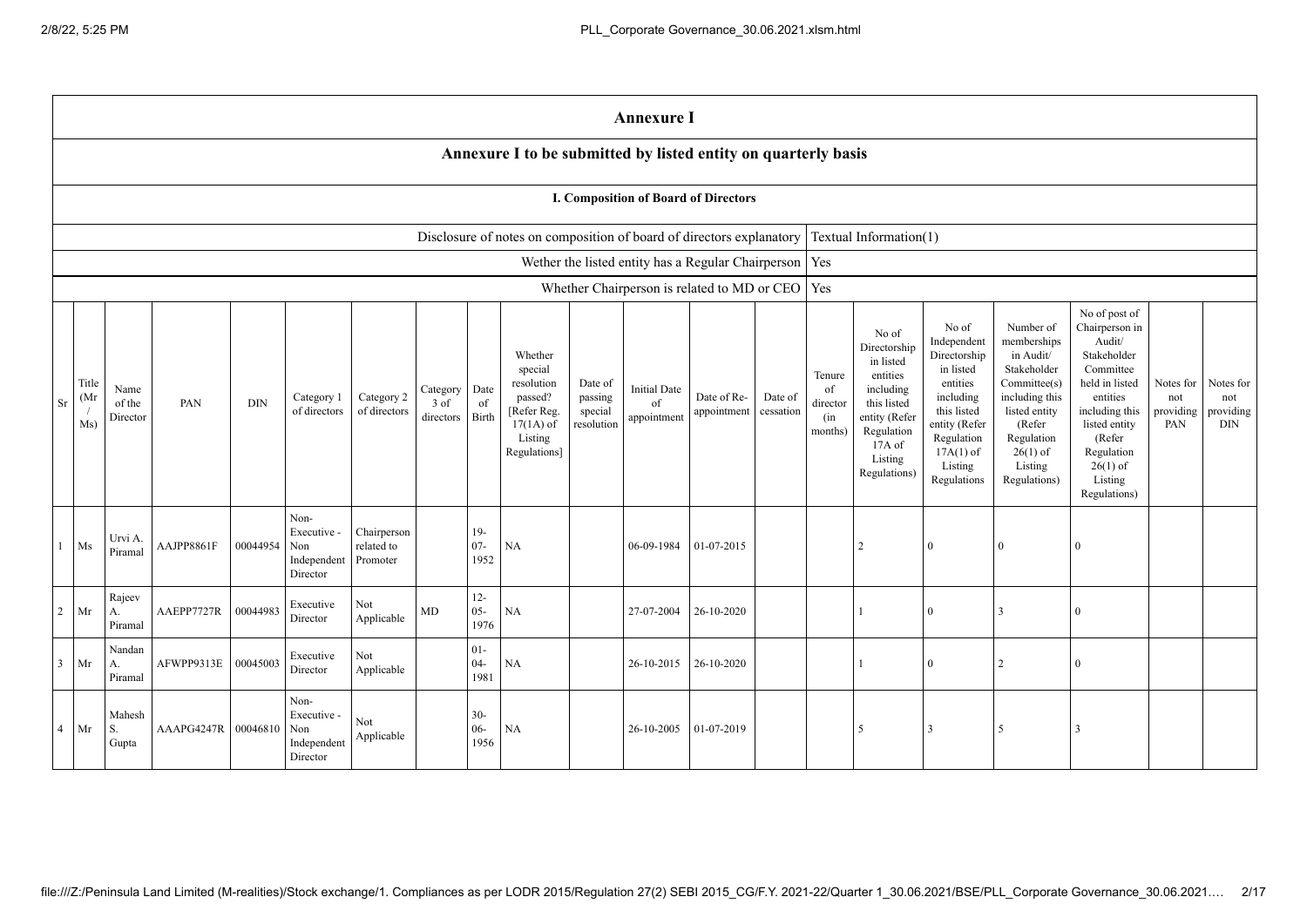|                 |                     |                         |                     |          |                                                |                                        |                   |                          | <b>I. COMPOSITION OF DOATU OF DIFFECTORS</b>                                                         |                                             |                                          |                            |                      |                                            |                                                                                                                                                |                                                                                                                                                                      |                                                                                                                                                                          |                                                                                                                                                                                              |
|-----------------|---------------------|-------------------------|---------------------|----------|------------------------------------------------|----------------------------------------|-------------------|--------------------------|------------------------------------------------------------------------------------------------------|---------------------------------------------|------------------------------------------|----------------------------|----------------------|--------------------------------------------|------------------------------------------------------------------------------------------------------------------------------------------------|----------------------------------------------------------------------------------------------------------------------------------------------------------------------|--------------------------------------------------------------------------------------------------------------------------------------------------------------------------|----------------------------------------------------------------------------------------------------------------------------------------------------------------------------------------------|
|                 |                     |                         |                     |          |                                                |                                        |                   |                          | Disclosure of notes on composition of board of directors explanatory                                 |                                             |                                          |                            |                      |                                            |                                                                                                                                                |                                                                                                                                                                      |                                                                                                                                                                          |                                                                                                                                                                                              |
|                 |                     |                         |                     |          |                                                |                                        |                   |                          | Wether the listed entity has a Regular Chairperson                                                   |                                             |                                          |                            |                      |                                            |                                                                                                                                                |                                                                                                                                                                      |                                                                                                                                                                          |                                                                                                                                                                                              |
| Sr              | Title<br>(Mr<br>Ms) | Name of the<br>Director | PAN                 | DIN      | Category 1<br>of directors                     | Category 2 Category<br>of<br>directors | 3 of<br>directors | Date<br>of<br>Birth      | Whether<br>special<br>resolution<br>passed?<br>[Refer Reg.<br>$17(1A)$ of<br>Listing<br>Regulations] | Date of<br>passing<br>special<br>resolution | <b>Initial Date</b><br>of<br>appointment | Date of Re-<br>appointment | Date of<br>cessation | Tenure<br>of<br>director<br>(in<br>months) | No of<br>Directorship<br>in listed<br>entities<br>including<br>this listed<br>entity (Refer<br>Regulation<br>17A of<br>Listing<br>Regulations) | No of<br>Independent<br>Directorship<br>in listed<br>entities<br>including<br>this listed<br>entity<br>(Refer<br>Regulation<br>$17A(1)$ of<br>Listing<br>Regulations | Number of<br>memberships<br>in Audit/<br>Stakeholder<br>Committee(s)<br>including this<br>listed entity<br>(Refer<br>Regulation<br>$26(1)$ of<br>Listing<br>Regulations) | No of po:<br>of<br>Chairpers<br>in Audit<br>Stakehold<br>Committe<br>held in list<br>entities<br>including<br>this listed<br>entity (Ret<br>Regulatio<br>$26(1)$ of<br>Listing<br>Regulation |
| $\overline{5}$  | Mr                  | Deepak<br>Summanwar     | ALEPS9990C          | 02017830 | Non-<br>Executive -<br>Independent<br>Director | Not<br>Applicable                      |                   | $14-$<br>$03 -$<br>1947  | Yes                                                                                                  | $05-09-$<br>2019                            | 06-06-2008                               | 27-09-2019                 |                      | 81                                         |                                                                                                                                                |                                                                                                                                                                      |                                                                                                                                                                          |                                                                                                                                                                                              |
| 6               | Mr                  | Pankaj<br>Kanodia       | AGPPK7665Q          | 02000161 | Non-<br>Executive -<br>Independent<br>Director | Not<br>Applicable                      |                   | $16-$<br>$09 -$<br>1974  | NA                                                                                                   |                                             | 30-05-2019                               |                            |                      | 25                                         |                                                                                                                                                |                                                                                                                                                                      |                                                                                                                                                                          |                                                                                                                                                                                              |
| $7\phantom{.0}$ | Mr                  | Krupal<br>Kanakia       | AACPK8621R          | 08876715 | Non-<br>Executive -<br>Independent<br>Director | Not<br>Applicable                      |                   | $22 -$<br>$02 -$<br>1975 | NA                                                                                                   |                                             | 15-09-2020                               |                            |                      | 10                                         |                                                                                                                                                |                                                                                                                                                                      | $\Omega$                                                                                                                                                                 |                                                                                                                                                                                              |
| 8               | Mr                  | Harsh<br>Mehta          | AFDPM0031M 00195862 |          | Non-<br>Executive -<br>Independent<br>Director | Not<br>Applicable                      |                   | $09-$<br>$05 -$<br>1981  | NA                                                                                                   |                                             | 14-04-2021                               |                            |                      | 3                                          |                                                                                                                                                |                                                                                                                                                                      | $\Omega$                                                                                                                                                                 |                                                                                                                                                                                              |

## I. Composition of **Board** of Direct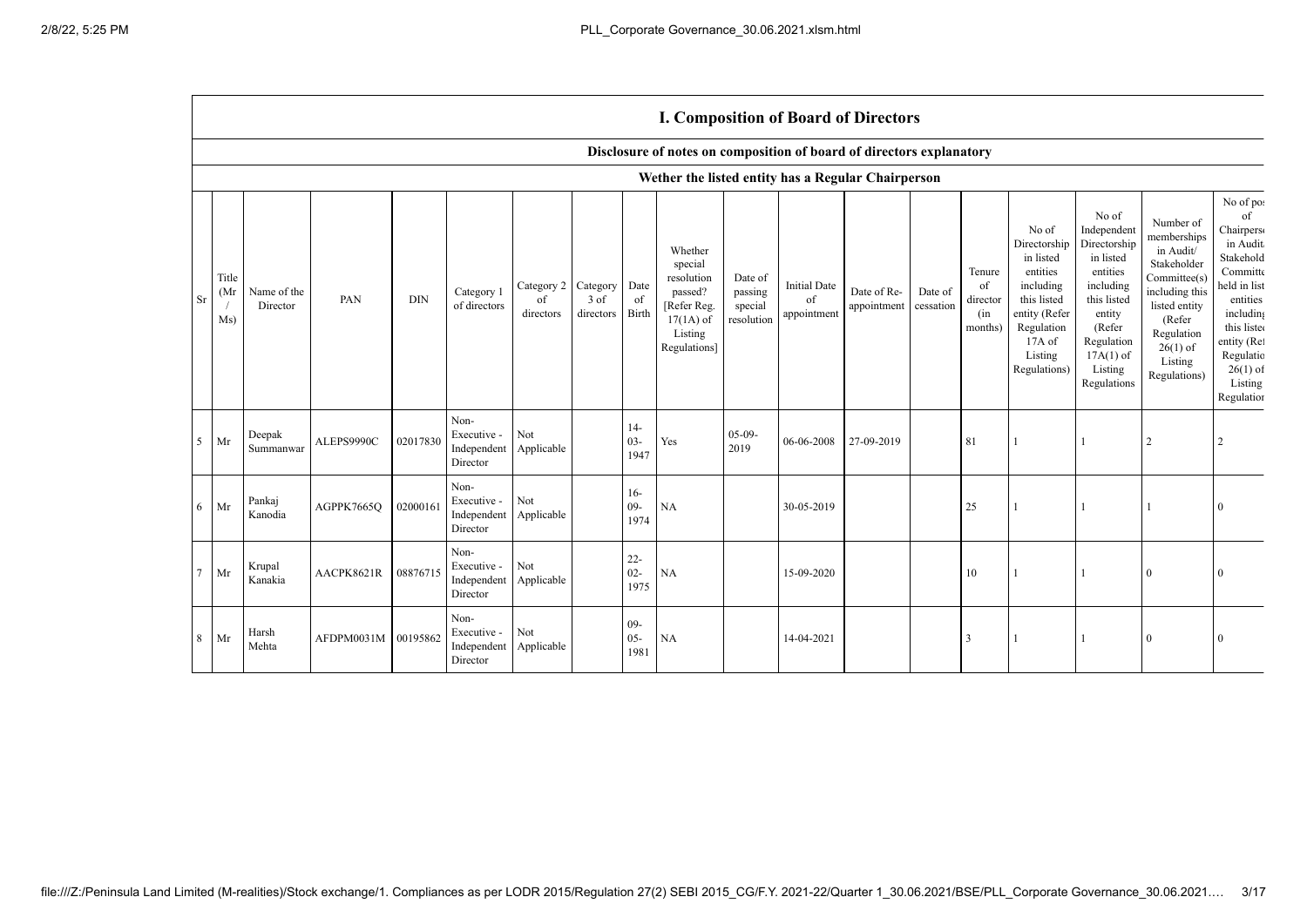|                        | <b>Text Block</b>                                                                                                                                                                                                                              |
|------------------------|------------------------------------------------------------------------------------------------------------------------------------------------------------------------------------------------------------------------------------------------|
| Textual Information(1) | The No. of memberships of Committees held by the Director also includes the Chairman ships, where<br>ever applicable, held by such Director. The No. of Chairmanships of each Director is therefore a sub-<br>limit of the No. of memberships. |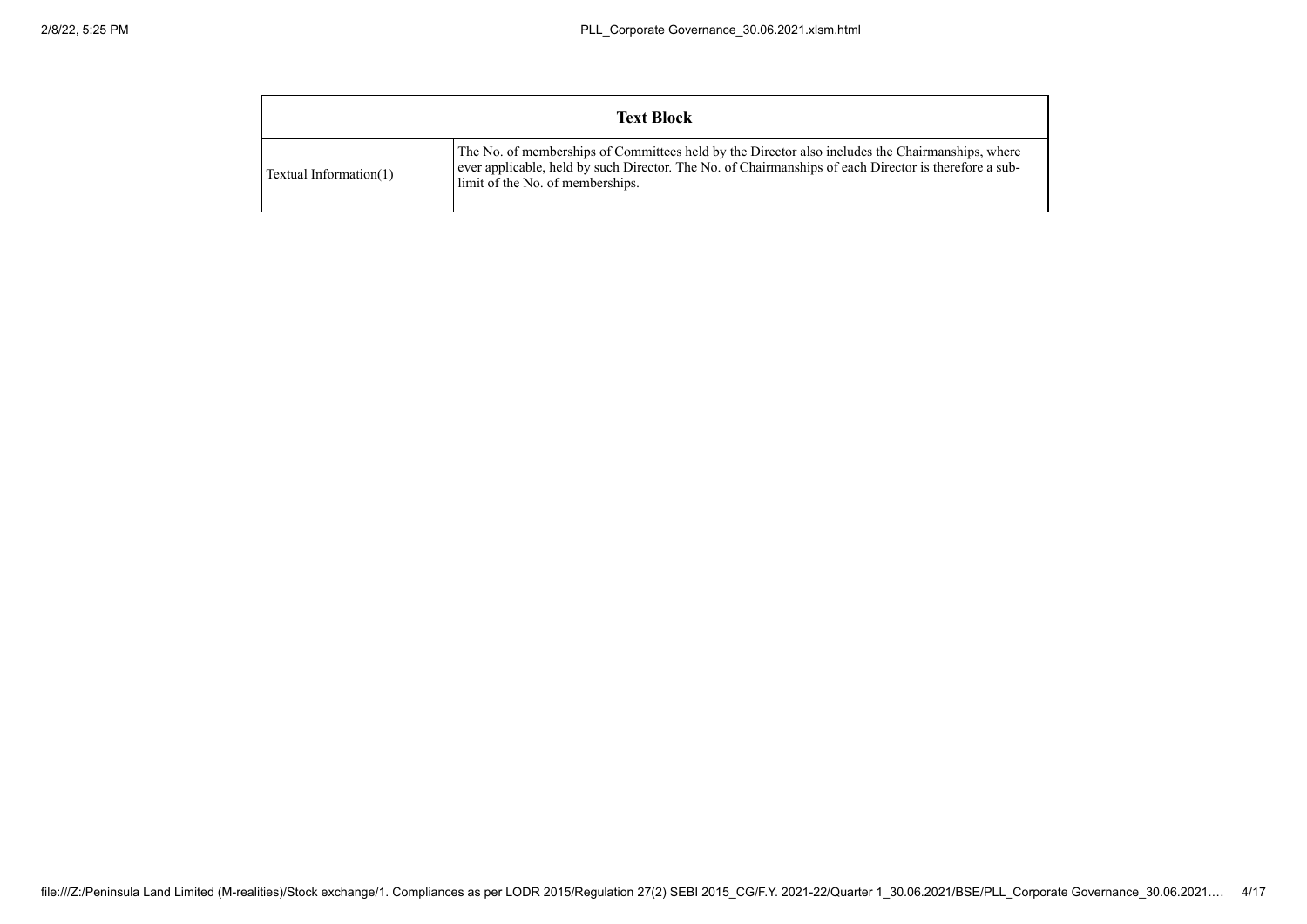|           | <b>Audit Committee Details</b>                                                                                                                                             |                   |                                         |             |            |  |  |  |  |  |  |
|-----------|----------------------------------------------------------------------------------------------------------------------------------------------------------------------------|-------------------|-----------------------------------------|-------------|------------|--|--|--|--|--|--|
|           | Whether the Audit Committee has a Regular Chairperson<br><b>Yes</b>                                                                                                        |                   |                                         |             |            |  |  |  |  |  |  |
| <b>Sr</b> | Name of Committee<br><b>DIN</b><br>Date of<br>Date of<br>Category 2 of<br>Category 1 of directors<br>Remarks<br>directors<br>Number<br>Appointment<br>Cessation<br>members |                   |                                         |             |            |  |  |  |  |  |  |
|           | 02017830                                                                                                                                                                   | Deepak Summanwar  | Non-Executive - Independent<br>Director | Chairperson | 12-08-2013 |  |  |  |  |  |  |
| 2         | 00044983                                                                                                                                                                   | Rajeev A. Piramal | <b>Executive Director</b>               | Member      | 24-04-2017 |  |  |  |  |  |  |
| 3         | 02000161                                                                                                                                                                   | Pankaj Kanodia    | Non-Executive - Independent<br>Director | Member      | 30-05-2019 |  |  |  |  |  |  |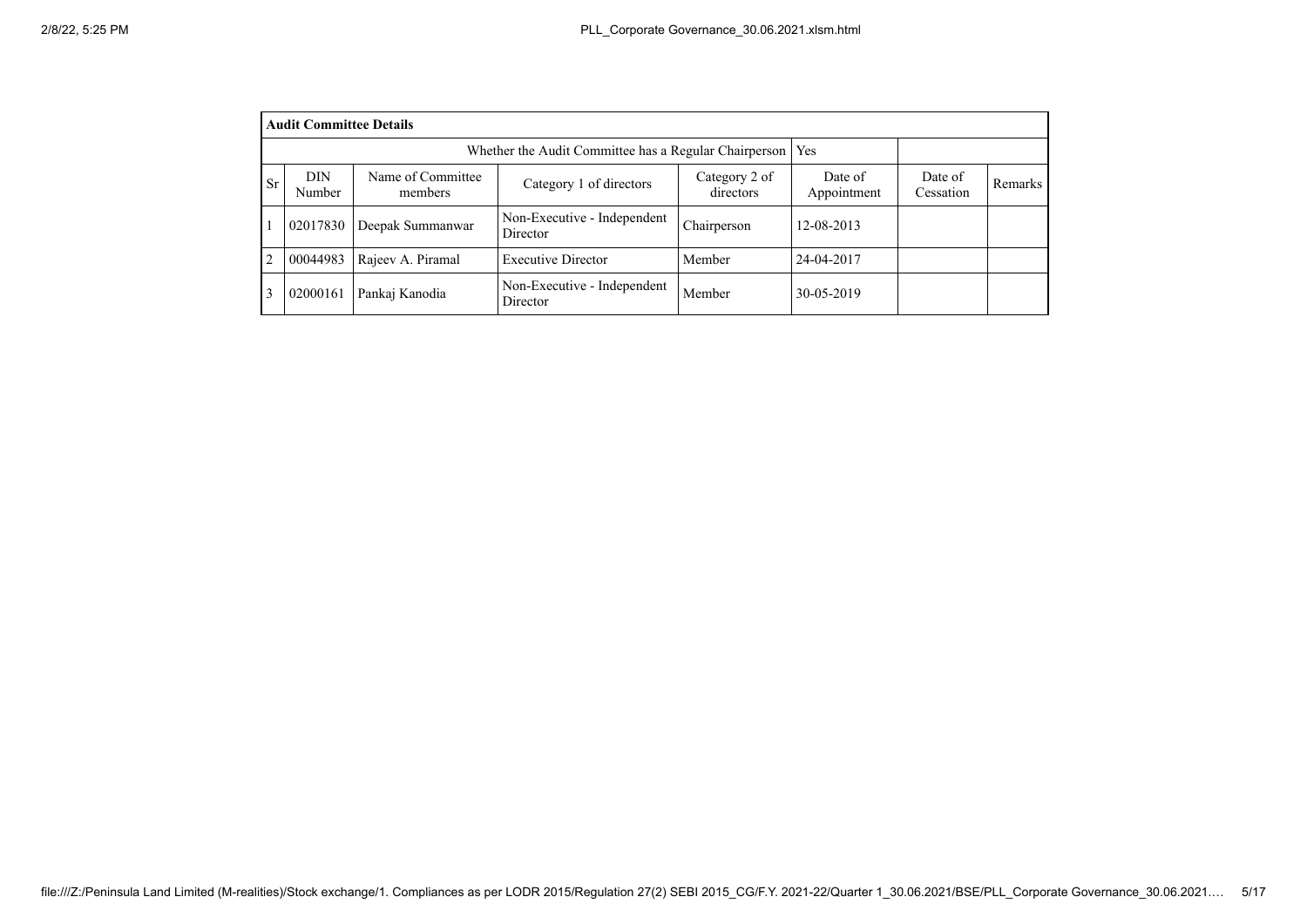|                |                                                                                                                                                                            | Nomination and remuneration committee |                                             |             |            |  |  |  |  |  |  |
|----------------|----------------------------------------------------------------------------------------------------------------------------------------------------------------------------|---------------------------------------|---------------------------------------------|-------------|------------|--|--|--|--|--|--|
|                | Whether the Nomination and remuneration committee has a Regular Chairperson   Yes                                                                                          |                                       |                                             |             |            |  |  |  |  |  |  |
| Sr             | Name of Committee<br>Date of<br>Date of<br><b>DIN</b><br>Category 2 of<br>Category 1 of directors<br>Remarks<br>directors<br>Appointment<br>Cessation<br>Number<br>members |                                       |                                             |             |            |  |  |  |  |  |  |
|                |                                                                                                                                                                            | 02017830 Deepak Summanwar             | Non-Executive - Independent<br>Director     | Chairperson | 12-08-2013 |  |  |  |  |  |  |
| $\overline{2}$ |                                                                                                                                                                            | 00044954 Urvi A. Piramal              | Non-Executive - Non<br>Independent Director | Member      | 25-01-2006 |  |  |  |  |  |  |
| 3              | 02000161                                                                                                                                                                   | Pankaj Kanodia                        | Non-Executive - Independent<br>Director     | Member      | 30-05-2019 |  |  |  |  |  |  |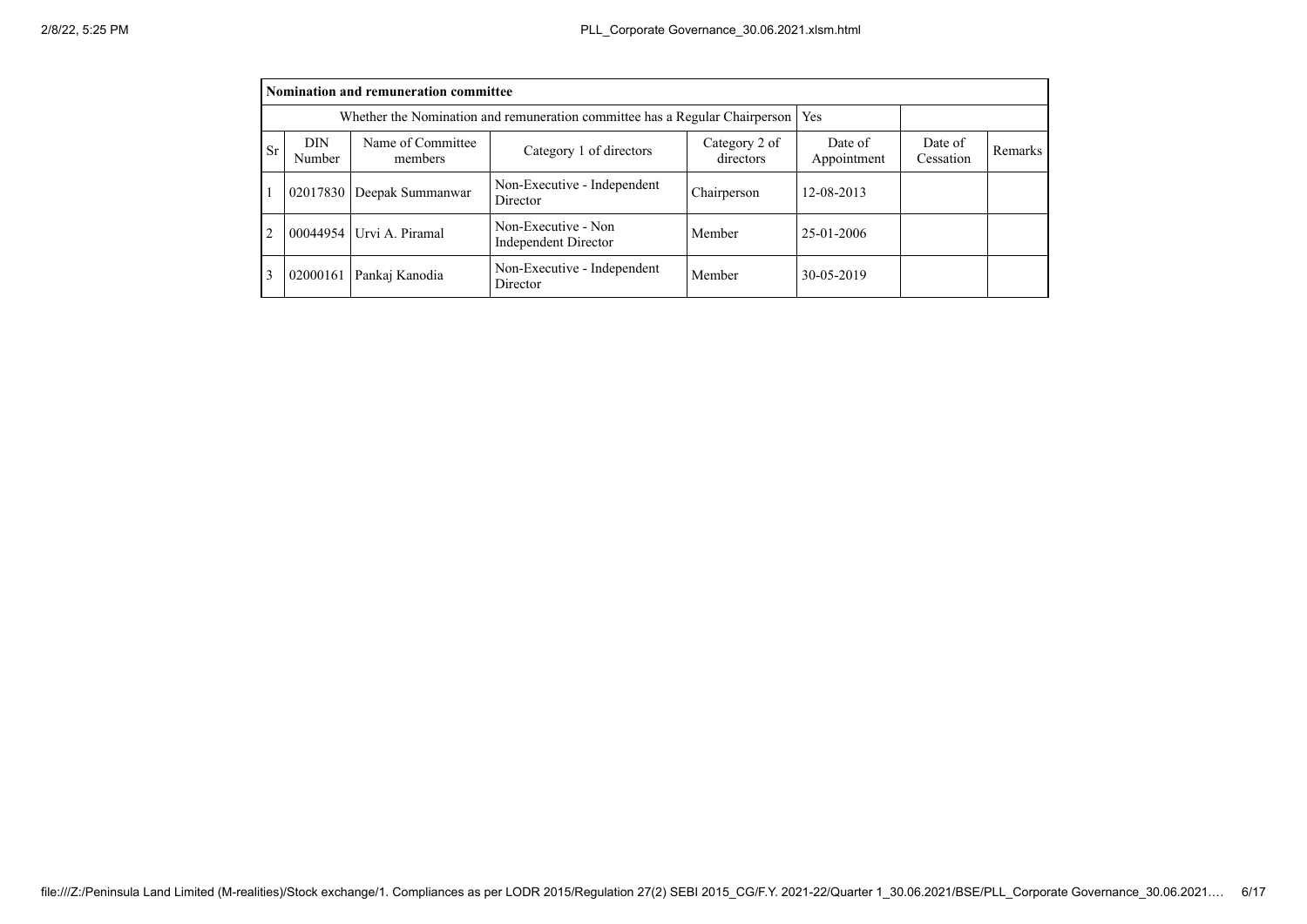|                                                                                         |                                                                                                                                                                     | <b>Stakeholders Relationship Committee</b> |                                         |             |            |  |  |  |  |  |  |
|-----------------------------------------------------------------------------------------|---------------------------------------------------------------------------------------------------------------------------------------------------------------------|--------------------------------------------|-----------------------------------------|-------------|------------|--|--|--|--|--|--|
|                                                                                         | Whether the Stakeholders Relationship Committee has a Regular Chairperson   Yes                                                                                     |                                            |                                         |             |            |  |  |  |  |  |  |
| <b>Sr</b>                                                                               | Name of Committee<br>DIN<br>Category 2 of<br>Date of<br>Date of<br>Category 1 of directors<br>Remarks<br>directors<br>Appointment<br>Cessation<br>Number<br>members |                                            |                                         |             |            |  |  |  |  |  |  |
|                                                                                         | 02017830                                                                                                                                                            | Deepak Summanwar                           | Non-Executive - Independent<br>Director | Chairperson | 12-08-2013 |  |  |  |  |  |  |
| $\overline{2}$                                                                          | <b>Executive Director</b><br>Member<br>00044983<br>Rajeev A. Piramal<br>26-05-2014                                                                                  |                                            |                                         |             |            |  |  |  |  |  |  |
| Nandan A. Piramal<br><b>Executive Director</b><br>Member<br>3<br>00045003<br>14-11-2019 |                                                                                                                                                                     |                                            |                                         |             |            |  |  |  |  |  |  |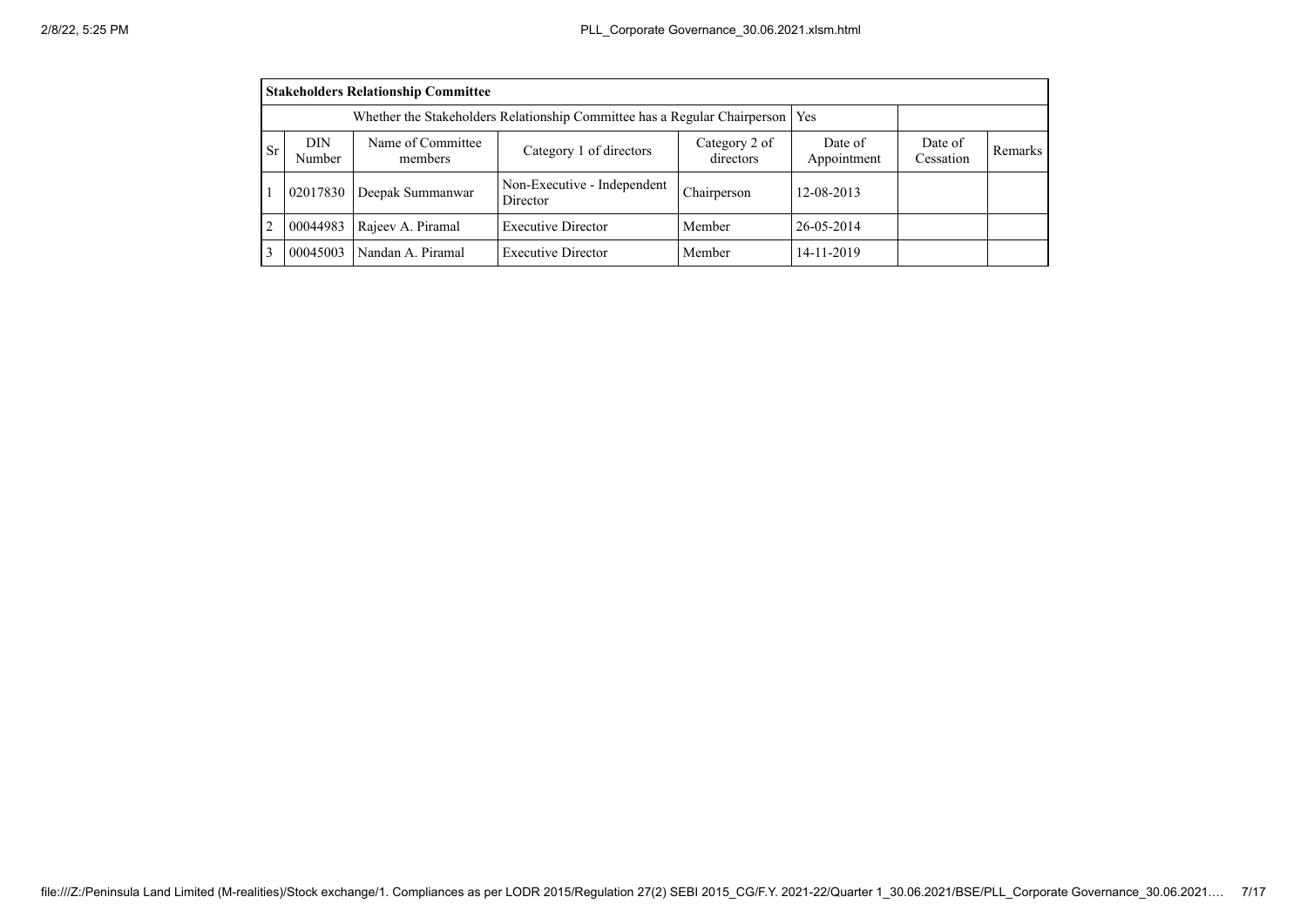|     | <b>Risk Management Committee</b>                                |                              |                            |                            |                        |                      |                |  |  |  |  |  |
|-----|-----------------------------------------------------------------|------------------------------|----------------------------|----------------------------|------------------------|----------------------|----------------|--|--|--|--|--|
|     | Whether the Risk Management Committee has a Regular Chairperson |                              |                            |                            |                        |                      |                |  |  |  |  |  |
| -Sr | DIN<br>Number                                                   | Name of Committee<br>members | Category 1 of<br>directors | Category 2 of<br>directors | Date of<br>Appointment | Date of<br>Cessation | <b>Remarks</b> |  |  |  |  |  |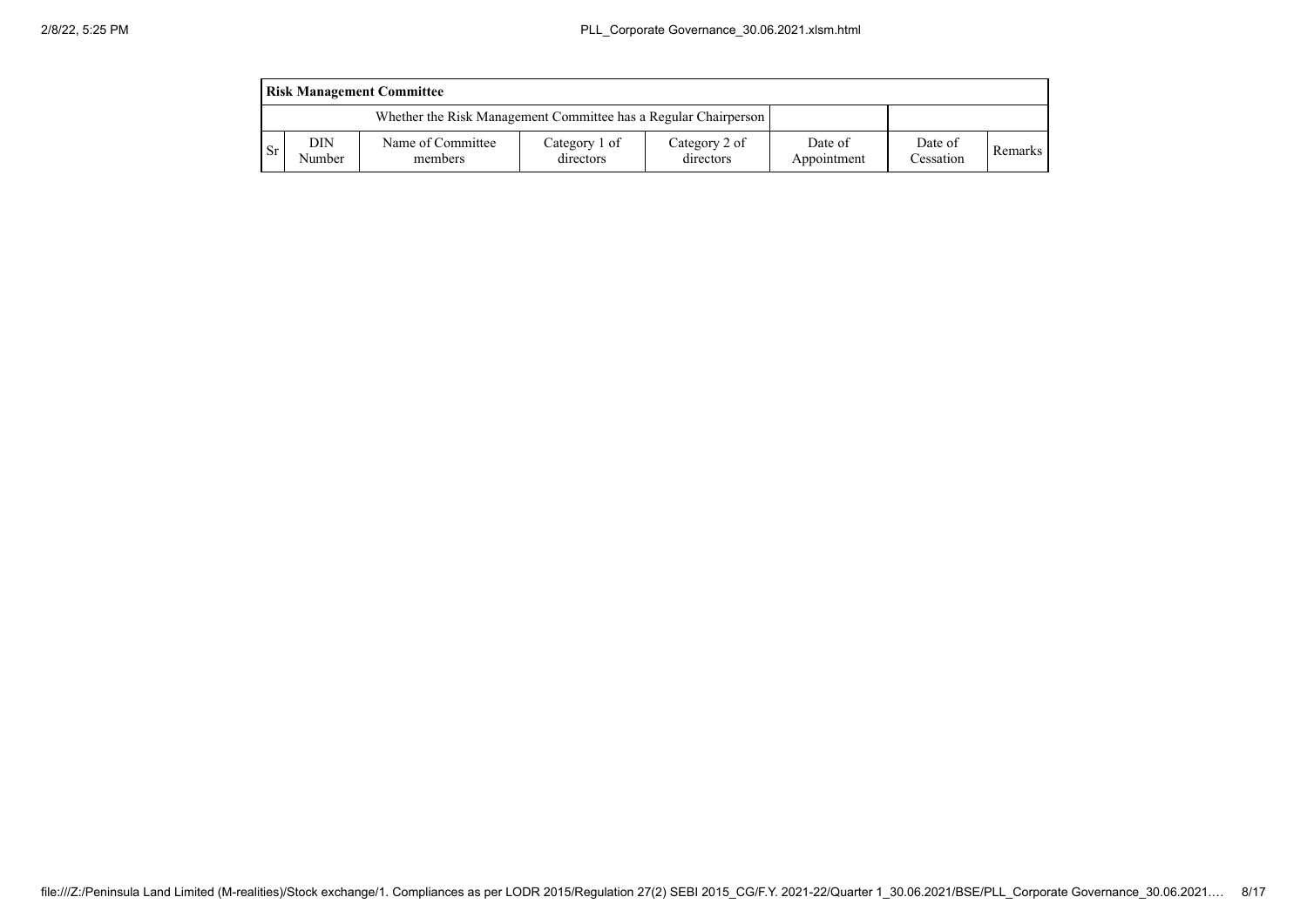|                | <b>Corporate Social Responsibility Committee</b>                                                                                                                           |                   |                                             |             |                  |  |  |  |  |  |  |
|----------------|----------------------------------------------------------------------------------------------------------------------------------------------------------------------------|-------------------|---------------------------------------------|-------------|------------------|--|--|--|--|--|--|
|                | Whether the Corporate Social Responsibility Committee has a Regular Chairperson<br>Yes                                                                                     |                   |                                             |             |                  |  |  |  |  |  |  |
| Sr             | Name of Committee<br><b>DIN</b><br>Category 2 of<br>Date of<br>Date of<br>Category 1 of directors<br>Remarks<br>Appointment<br>directors<br>Number<br>Cessation<br>members |                   |                                             |             |                  |  |  |  |  |  |  |
|                | 00044954                                                                                                                                                                   | Urvi A. Piramal   | Non-Executive - Non<br>Independent Director | Chairperson | $11 - 11 - 2013$ |  |  |  |  |  |  |
| $\overline{2}$ | 00044983                                                                                                                                                                   | Rajeev A. Piramal | <b>Executive Director</b>                   | Member      | $11 - 11 - 2013$ |  |  |  |  |  |  |
| 3              | 02017830                                                                                                                                                                   | Deepak Summanwar  | Non-Executive - Independent<br>Director     | Member      | 10-05-2019       |  |  |  |  |  |  |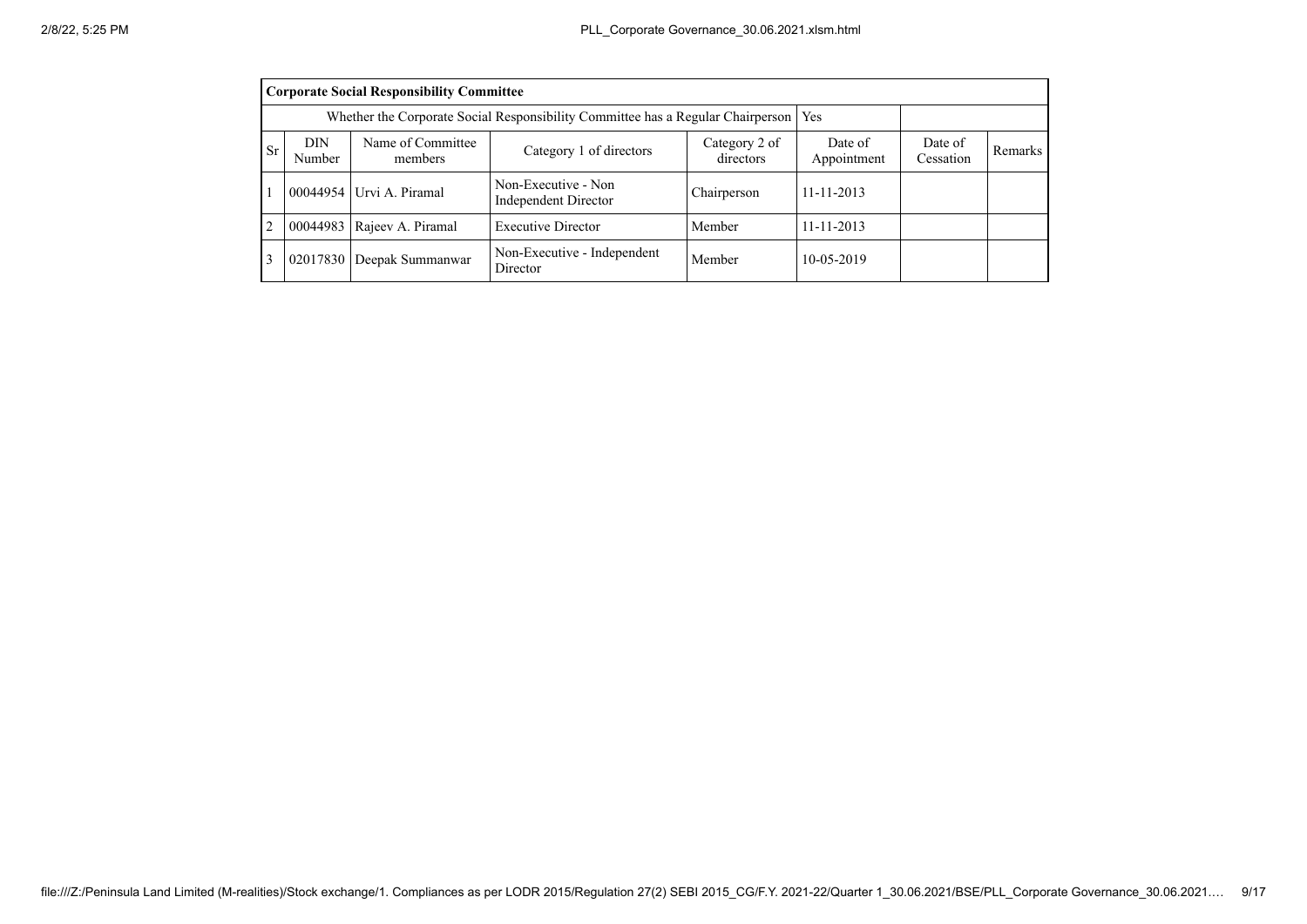| <b>Other Committee</b> |                                                                                                                                     |  |  |  |  |  |  |  |
|------------------------|-------------------------------------------------------------------------------------------------------------------------------------|--|--|--|--|--|--|--|
|                        | Sr   DIN Number   Name of Committee members   Name of other committee   Category 1 of directors   Category 2 of directors   Remarks |  |  |  |  |  |  |  |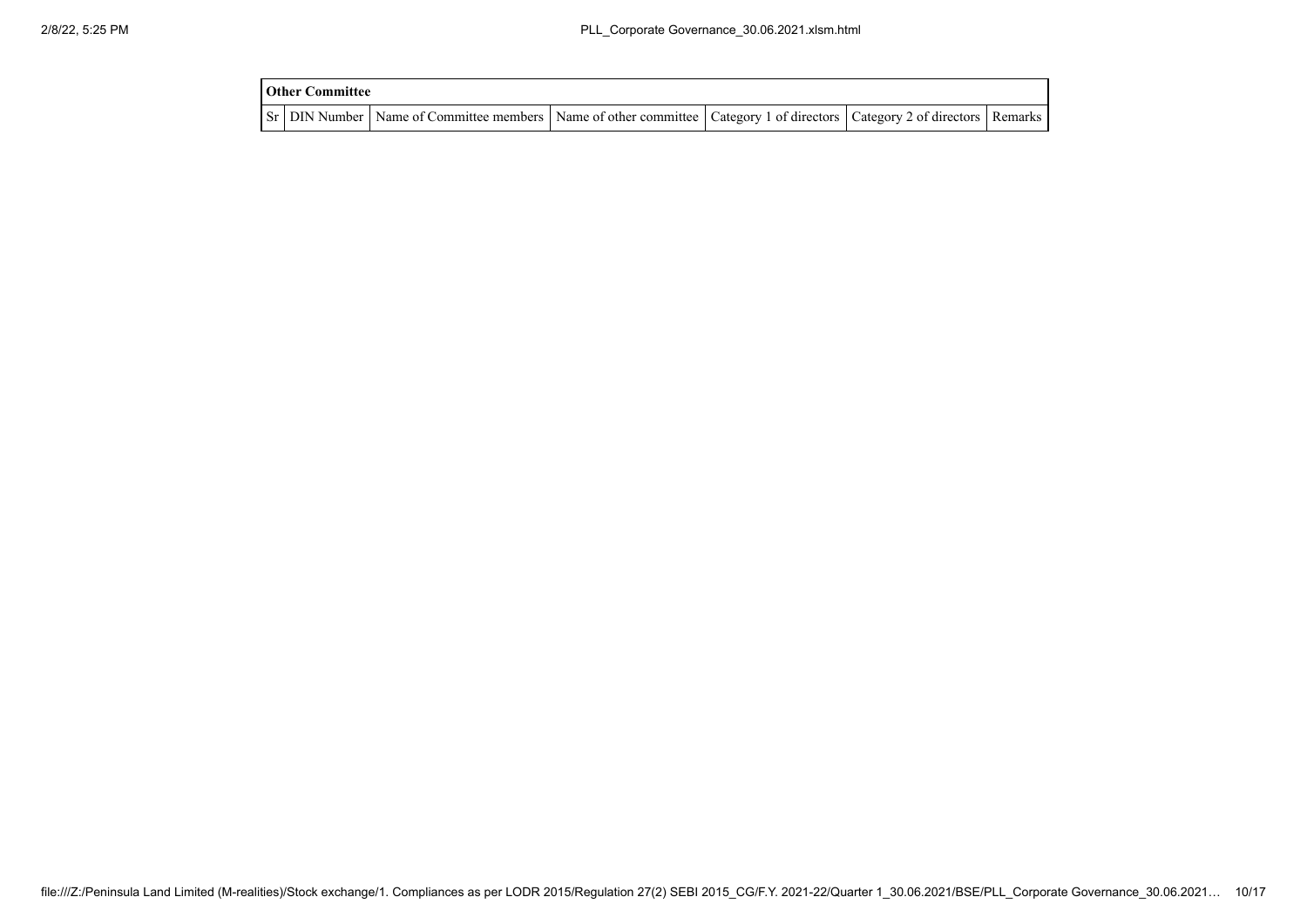|                                           | Annexure 1                                                          |                                                             |                                                                   |                                       |                                                     |                                    |                                                           |  |  |  |  |
|-------------------------------------------|---------------------------------------------------------------------|-------------------------------------------------------------|-------------------------------------------------------------------|---------------------------------------|-----------------------------------------------------|------------------------------------|-----------------------------------------------------------|--|--|--|--|
|                                           | <b>Annexure 1</b>                                                   |                                                             |                                                                   |                                       |                                                     |                                    |                                                           |  |  |  |  |
| <b>III. Meeting of Board of Directors</b> |                                                                     |                                                             |                                                                   |                                       |                                                     |                                    |                                                           |  |  |  |  |
|                                           | Disclosure of notes on meeting of board of<br>directors explanatory |                                                             |                                                                   |                                       |                                                     |                                    |                                                           |  |  |  |  |
| <b>Sr</b>                                 | $Date(s)$ of meeting<br>$(if any)$ in the<br>previous quarter       | Date(s) of<br>meeting (if any)<br>in the current<br>quarter | Maximum gap between<br>any two consecutive (in<br>number of days) | Notes for<br>not<br>providing<br>Date | Whether<br>requirement of<br>Ouorum met<br>(Yes/No) | Number of<br>Directors<br>present* | No. of Independent<br>Directors attending<br>the meeting* |  |  |  |  |
|                                           | 12-02-2021                                                          |                                                             |                                                                   |                                       | Yes                                                 |                                    |                                                           |  |  |  |  |
| 2                                         |                                                                     | 22-06-2021                                                  | 129                                                               |                                       | Yes                                                 | 8                                  |                                                           |  |  |  |  |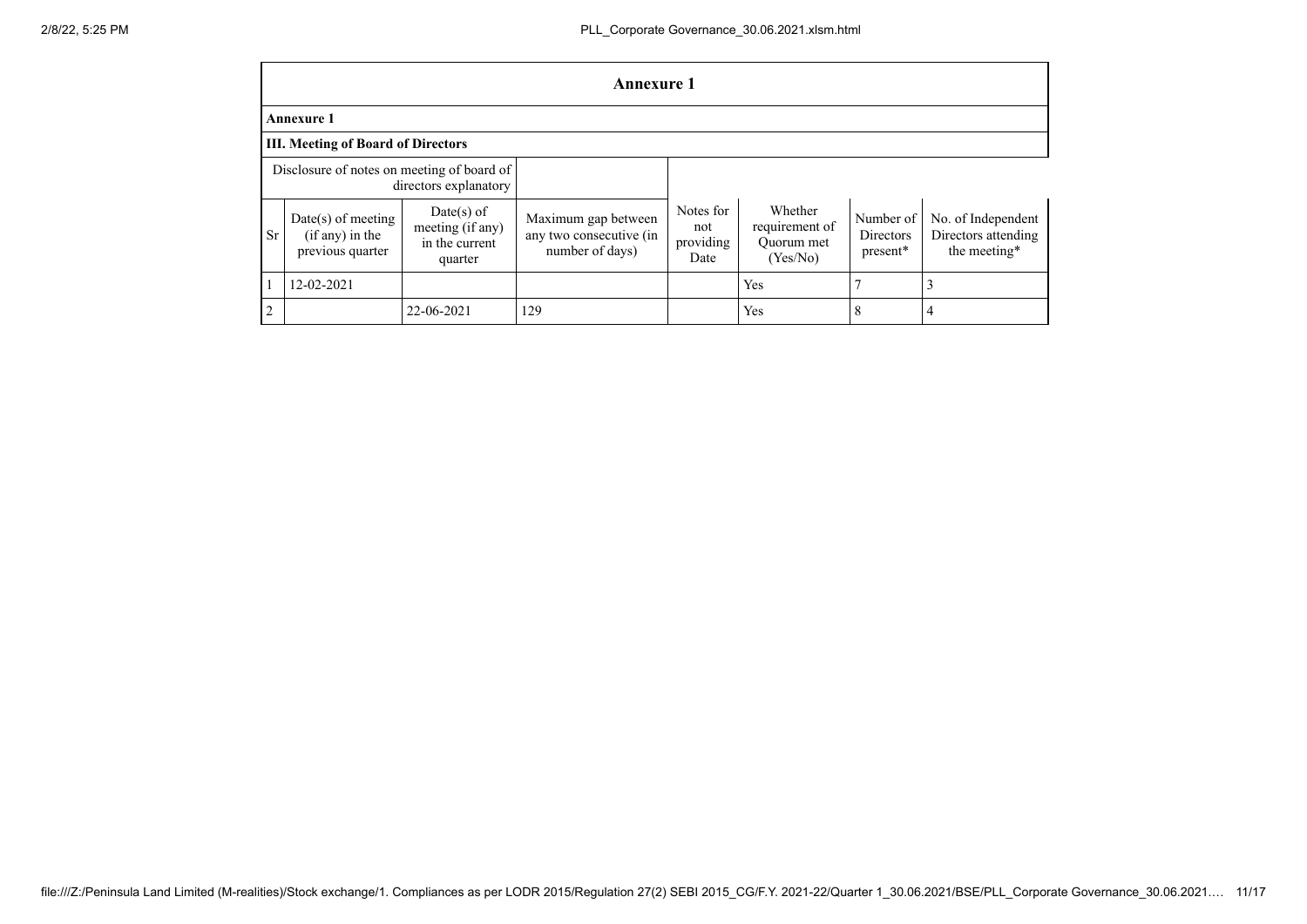|                | <b>Annexure 1</b>                              |                                                                                                          |                                                                      |                               |                                       |                                                        |                                                                       |                                                                        |  |  |
|----------------|------------------------------------------------|----------------------------------------------------------------------------------------------------------|----------------------------------------------------------------------|-------------------------------|---------------------------------------|--------------------------------------------------------|-----------------------------------------------------------------------|------------------------------------------------------------------------|--|--|
|                | <b>IV. Meeting of Committees</b>               |                                                                                                          |                                                                      |                               |                                       |                                                        |                                                                       |                                                                        |  |  |
|                |                                                |                                                                                                          | Disclosure of notes on meeting of committees explanatory             |                               |                                       |                                                        |                                                                       |                                                                        |  |  |
| Sr             | Name of<br>Committee                           | Date(s) of meeting (Enter<br>dates of Previous quarter and<br>Current quarter in<br>chronological order) | Maximum gap<br>between any two<br>consecutive (in<br>number of days) | Name of<br>other<br>committee | Reson for<br>not<br>providing<br>date | Whether<br>requirement<br>of Quorum<br>met<br>(Yes/No) | Number<br>of<br>Directors<br>$\mathop{\mathrm{present}}\nolimits^{*}$ | No. of<br>Independent<br><b>Directors</b><br>attending the<br>meeting* |  |  |
| $\mathbf{1}$   | Audit<br>Committee                             | 12-02-2021                                                                                               |                                                                      |                               |                                       | Yes                                                    | 3                                                                     | $\overline{2}$                                                         |  |  |
| $\overline{2}$ | Audit<br>Committee                             | 22-06-2021                                                                                               | 129                                                                  |                               |                                       | Yes                                                    | 3                                                                     | $\overline{2}$                                                         |  |  |
| 3              | Nomination<br>and<br>remuneration<br>committee | 12-02-2021                                                                                               |                                                                      |                               |                                       | Yes                                                    | 3                                                                     | $\overline{2}$                                                         |  |  |
| $\overline{4}$ | Nomination<br>and<br>remuneration<br>committee | 22-06-2021                                                                                               |                                                                      |                               |                                       | Yes                                                    | 3                                                                     | $\overline{2}$                                                         |  |  |
| 5              | Stakeholders<br>Relationship<br>Committee      | 22-06-2021                                                                                               |                                                                      |                               |                                       | Yes                                                    | 3                                                                     |                                                                        |  |  |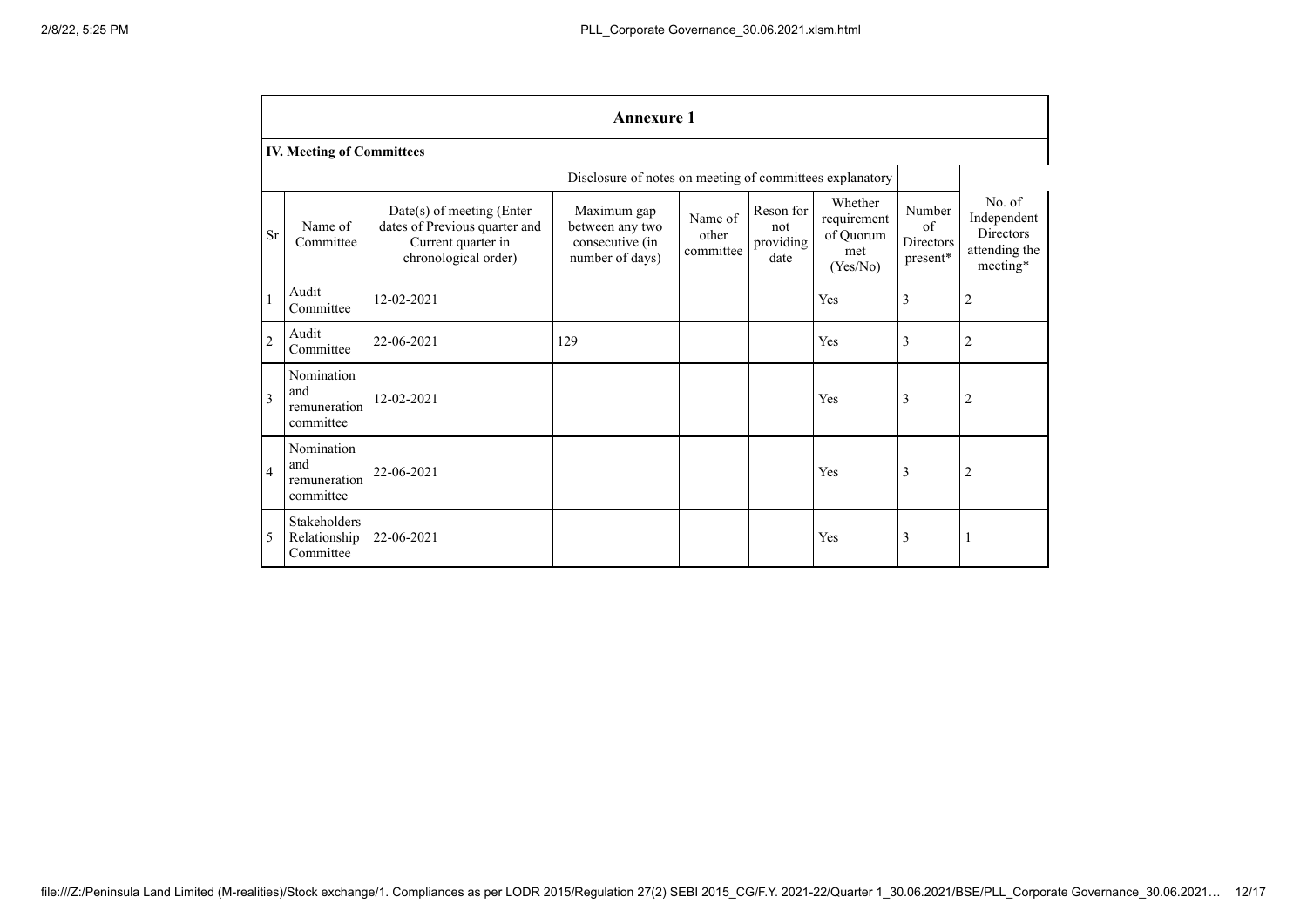|                                      | Annexure 1                                                                                                |                                  |                                                                    |  |  |  |
|--------------------------------------|-----------------------------------------------------------------------------------------------------------|----------------------------------|--------------------------------------------------------------------|--|--|--|
| <b>V. Related Party Transactions</b> |                                                                                                           |                                  |                                                                    |  |  |  |
| Sr                                   | Subject                                                                                                   | Compliance status<br>(Yes/No/NA) | If status is "No" details of non-<br>compliance may be given here. |  |  |  |
|                                      | Whether prior approval of audit committee obtained                                                        | Yes                              |                                                                    |  |  |  |
| 2                                    | Whether shareholder approval obtained for material RPT                                                    | NA                               |                                                                    |  |  |  |
| $\mathcal{R}$                        | Whether details of RPT entered into pursuant to omnibus approval<br>have been reviewed by Audit Committee | Yes                              |                                                                    |  |  |  |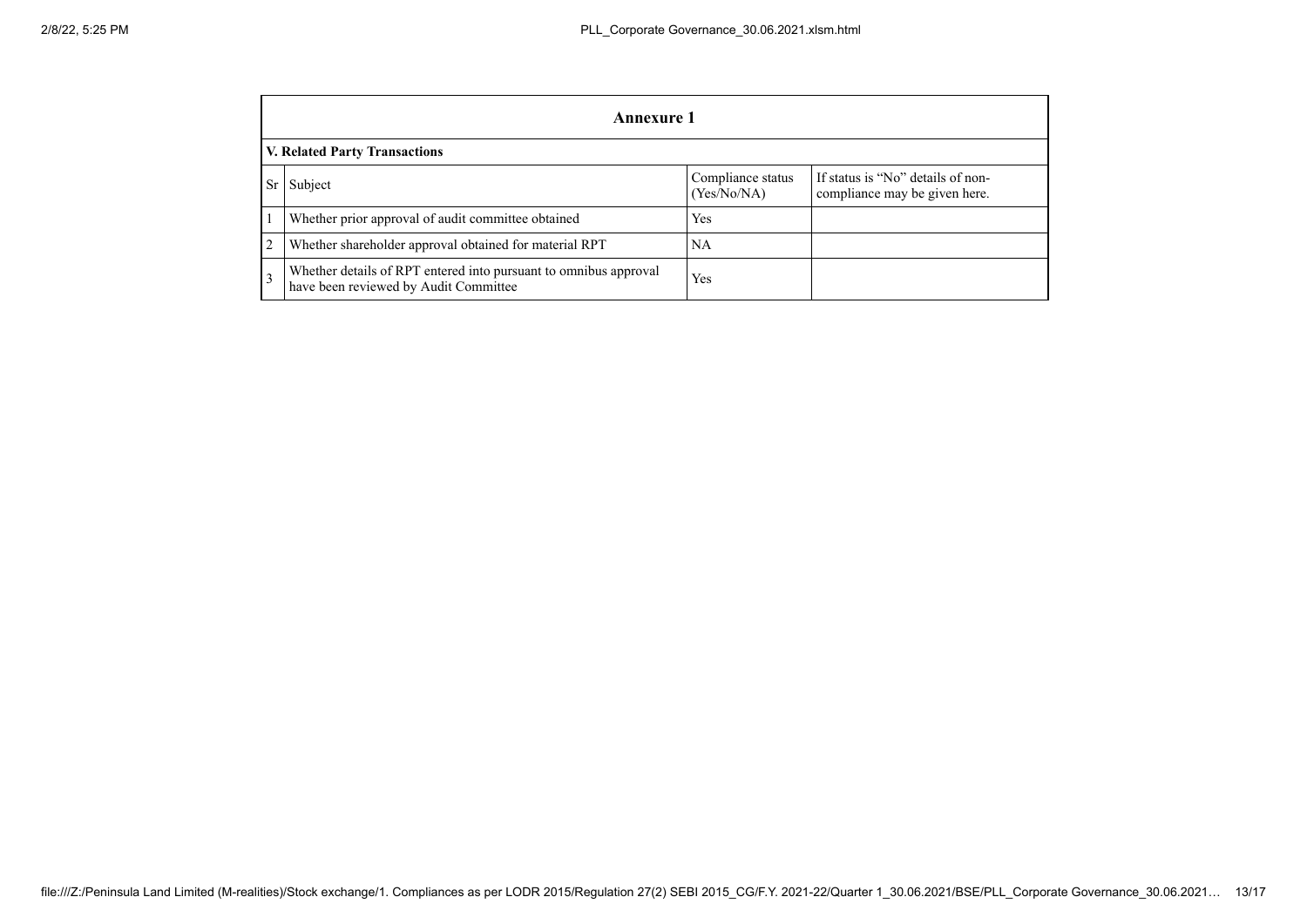| Annexure 1               |                                                                                                                                                                                                                 |                               |  |  |  |
|--------------------------|-----------------------------------------------------------------------------------------------------------------------------------------------------------------------------------------------------------------|-------------------------------|--|--|--|
| <b>VI. Affirmations</b>  |                                                                                                                                                                                                                 |                               |  |  |  |
| Sr                       | Subject                                                                                                                                                                                                         | Compliance<br>status (Yes/No) |  |  |  |
| $\mathbf{1}$             | The composition of Board of Directors is in terms of SEBI (Listing obligations and disclosure requirements)<br>Regulations, 2015                                                                                | Yes                           |  |  |  |
| $\overline{2}$           | The composition of the following committees is in terms of SEBI(Listing obligations and disclosure requirements)<br>Regulations, 2015 a. Audit Committee                                                        | <b>Yes</b>                    |  |  |  |
| 3                        | The composition of the following committees is in terms of SEBI(Listing obligations and disclosure requirements)<br>Regulations, 2015. b. Nomination & remuneration committee                                   | Yes                           |  |  |  |
| $\overline{4}$           | The composition of the following committees is in terms of SEBI(Listing obligations and disclosure requirements)<br>Regulations, 2015. c. Stakeholders relationship committee                                   | Yes                           |  |  |  |
| $\overline{\mathcal{L}}$ | The composition of the following committees is in terms of SEBI(Listing obligations and disclosure requirements)<br>Regulations, 2015. d. Risk management committee (applicable to the top 500 listed entities) | NA                            |  |  |  |
| 6                        | The committee members have been made aware of their powers, role and responsibilities as specified in SEBI<br>(Listing obligations and disclosure requirements) Regulations, 2015.                              | Yes                           |  |  |  |
| $\overline{7}$           | The meetings of the board of directors and the above committees have been conducted in the manner as specified in<br>SEBI (Listing obligations and disclosure requirements) Regulations, 2015.                  | Yes                           |  |  |  |
| 8                        | This report and/or the report submitted in the previous quarter has been placed before Board of Directors.                                                                                                      | Yes                           |  |  |  |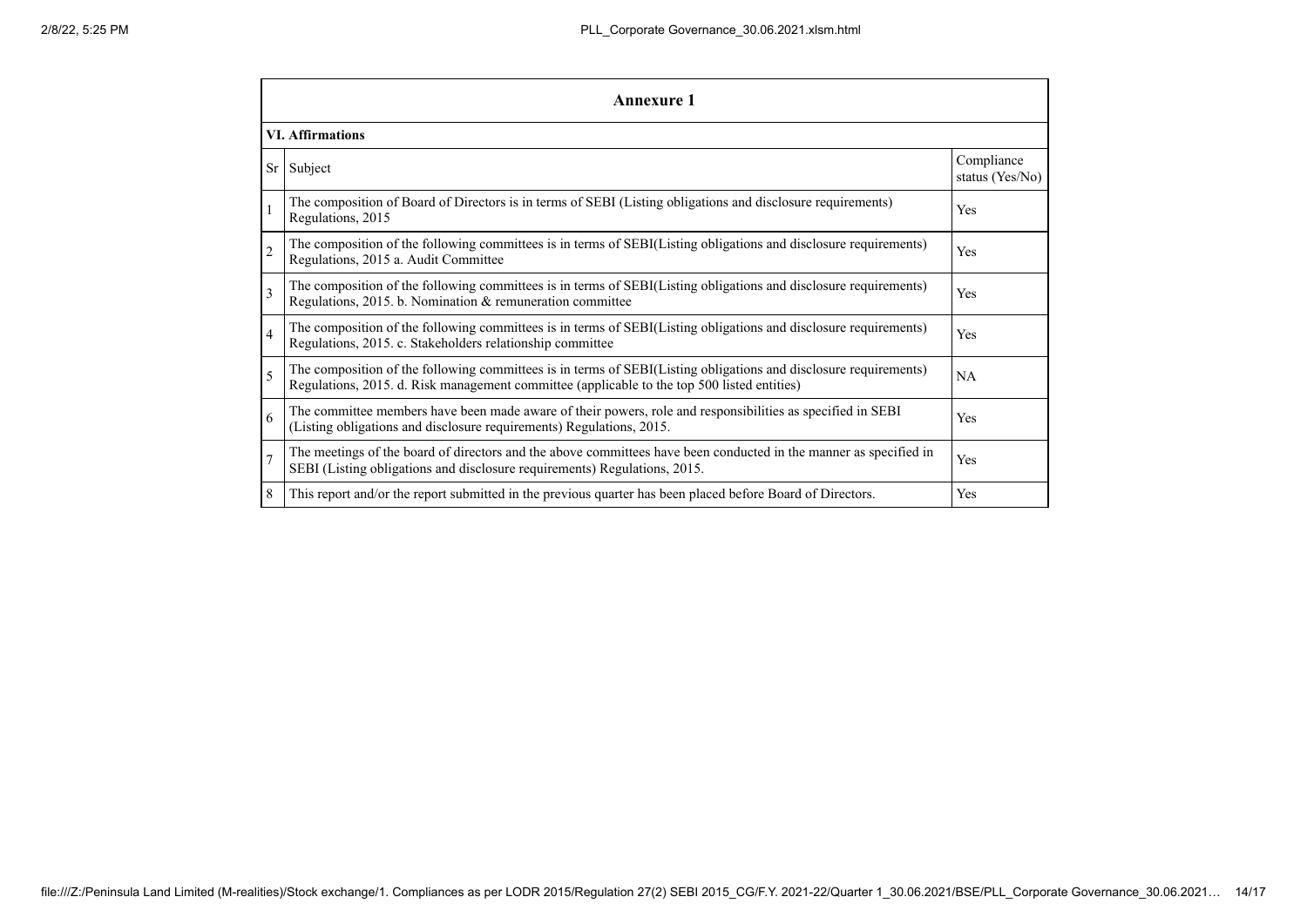| <b>Annexure 1</b> |                   |                                          |  |  |
|-------------------|-------------------|------------------------------------------|--|--|
| <sub>Sr</sub>     | Subject           | Compliance status                        |  |  |
|                   | Name of signatory | Sonal Rathod                             |  |  |
|                   | Designation       | Company Secretary and Compliance Officer |  |  |